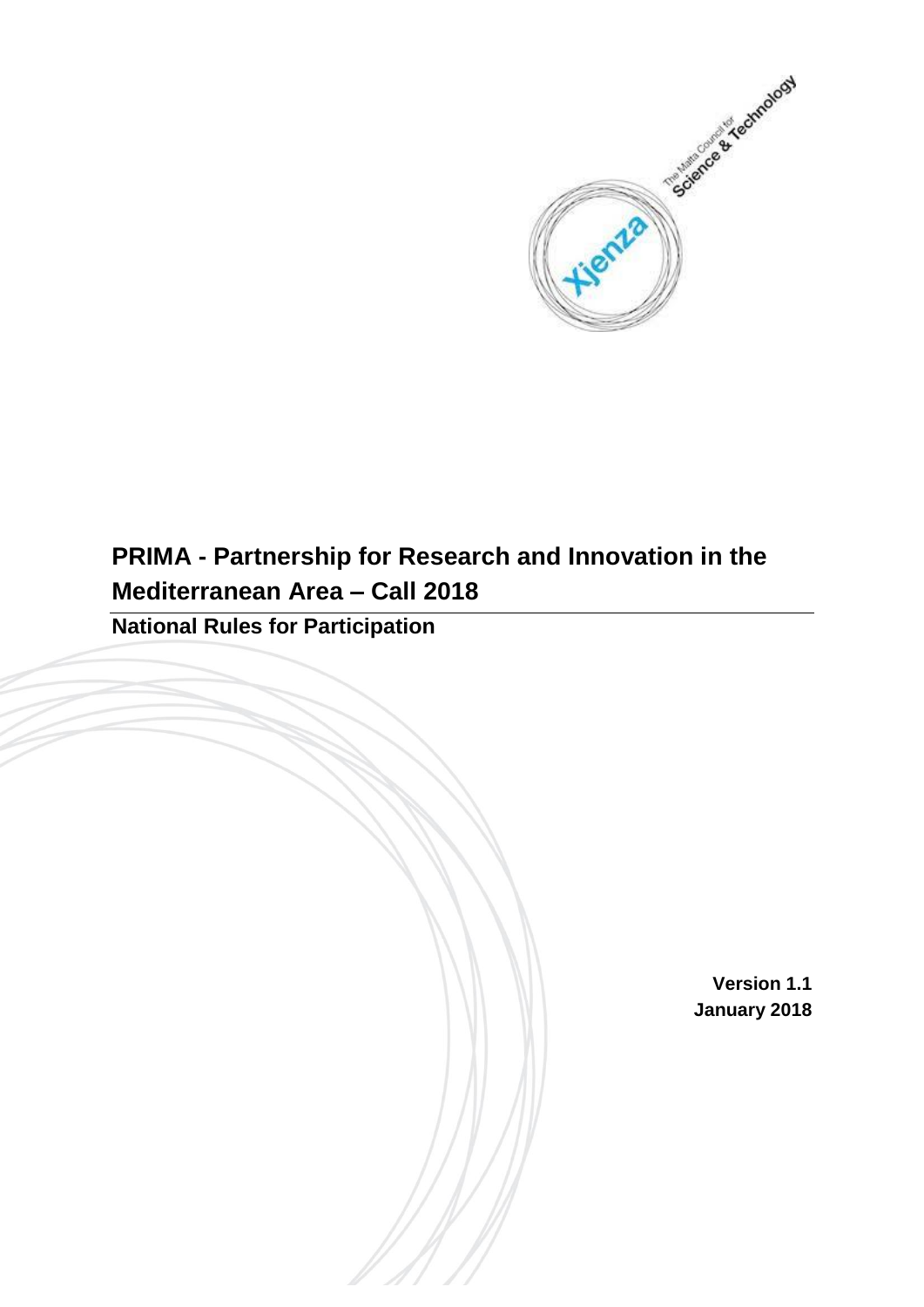## **Table of Contents**

| 1.  |  |
|-----|--|
| 1.1 |  |
| 1.2 |  |
| 1.3 |  |
| 2.  |  |
| 2.1 |  |
| 2.2 |  |
| 3.  |  |
| 3.1 |  |
| 3.2 |  |
| 3.3 |  |
| 3.4 |  |
| 3.5 |  |
| 4.  |  |
| 5.  |  |
| 5.1 |  |
| 5.2 |  |
| 5.3 |  |
| 5.4 |  |
| 5.5 |  |
| 6.  |  |
| 6.1 |  |
| 6.2 |  |
| 7.  |  |
| 7.1 |  |
| 7.2 |  |
| 7.3 |  |
| 8.  |  |
| 8.1 |  |
| 8.2 |  |
| 8.3 |  |
| 8.4 |  |
| 8.5 |  |
| 8.6 |  |
| 8.7 |  |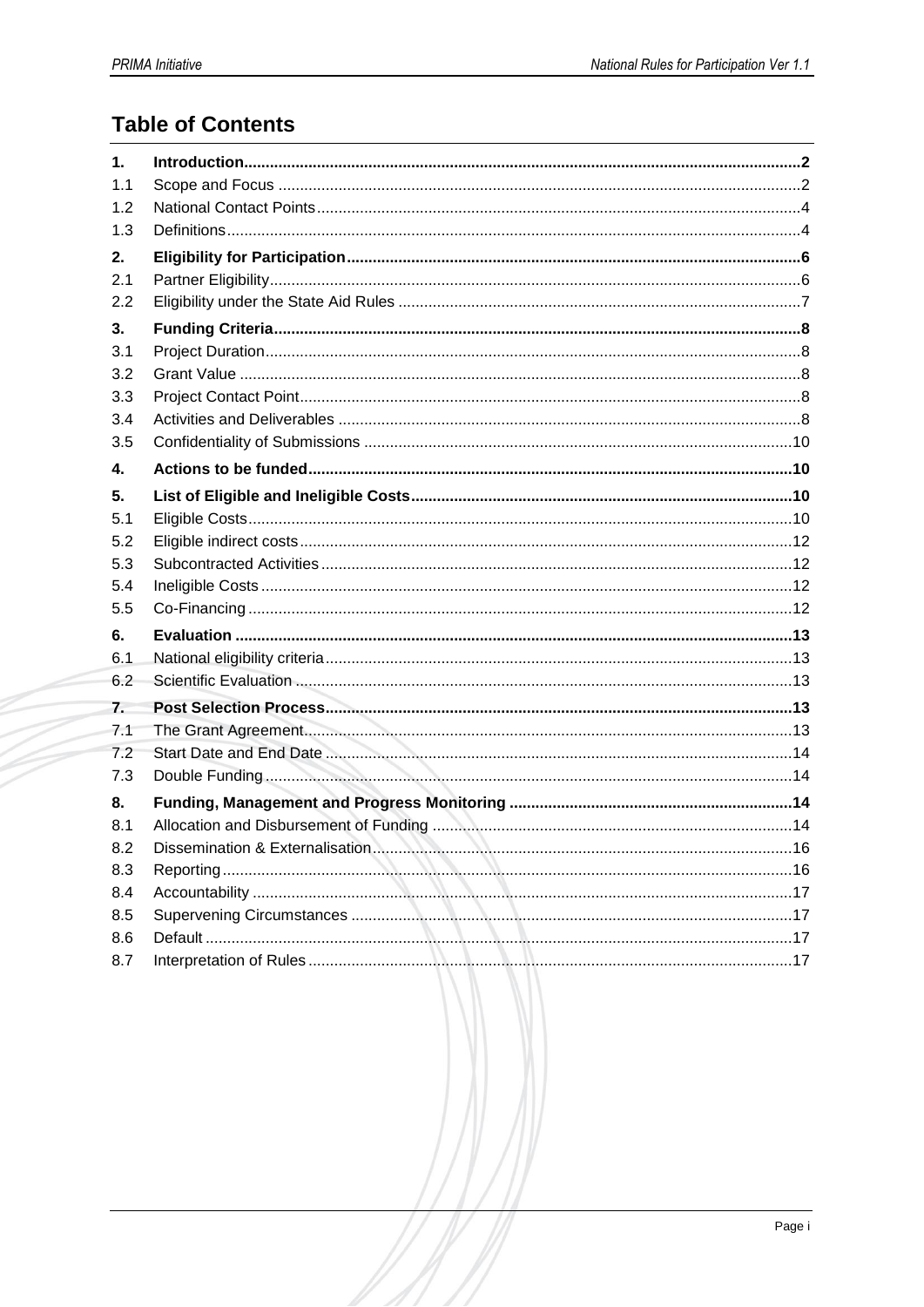## <span id="page-2-0"></span>**1. Introduction**

 Funding Party: Malta Council for Science and Technology for and on behalf of the Foundation for Science and Technology, Villa Bighi, Kalkara, KKR 1320 Malta

## <span id="page-2-1"></span>**1.1 Scope and Focus**

The Partnership for Research and Innovation in the Mediterranean Area (PRIMA) is an initiative launched by 19 Euro-Mediterranean Countries, including 11 EU States (Croatia, Cyprus, France, Germany, Greece, Italy, Luxembourg, Malta, Portugal, Slovenia and Spain) and 8 non-EU countries (Algeria, Egypt, Israel, Jordan, Lebanon, Morocco, Tunisia and Turkey) to participate in a EU joint research and innovation programme.

PRIMA can also count on a number of other countries (including Czech Republic and Romania) that are already participating in its activities. This strongly structured and long-term committed partnership is working to enlarge the initiative to other interested Countries.

In the legal framework of Article 185 of the Treaty on the Functioning of the European Union (TFEU) this ambitious initiative is set up to build research and innovation capacities and to develop knowledge and common innovative solutions for water management and agro-food systems.

The calls will be launched inside a unique framework with two sections: Section 1 Calls will be funded from the EU contribution and Section 2 Call will be funded by the National Contributions of PRIMA participating countries. These National Rules for Participation will deal with the Section 2 Calls. Section 2 calls will encompass all priorities except the three that will be addressed in Section 1 (i.e. Priority 1.4 Water reuse and water desalination for agricultural and food production, Priority 2.2 Sustainable productive ecosystems and Priority 3.3 Implementation of innovation in the Agri-food chain, promoting higher quality, sustainability and competitiveness, with particular reference to smallholders).

For Section 2 2018 Calls, the following are the nine (9) topics that will be funded (and also their possible nexus i.e. research projects that could address issues that are cross cutting between two topics, as long as both topics are eligible for funding by the partner countries):

### **Thematic area 1**

- $\circ$  Topic 1.1: Water resources availability and quality within catchments and aquifers
- o Topic 1.2: Sustainable, integrated water management
- o Topic 1.3: Irrigation technologies and practices
- **Thematic area 2**
	- o Topic 2.1: Adaptation of agriculture to climate change
	- o Topic 2.2: Preventing emergence of animal and plant diseases
	- o Topic 2.3: Developing farming systems able to generate income, to create employment and to contribute to a balanced territorial development
- **Thematic area 3**
	- o Topic 3.1: Valorising food products from traditional Mediterranean diet
	- o Topic 3.2: Food safety in local food chains
	- o Topic 3.3: Implications of dietary shifts and sustainable diets for the Mediterranean populations and food industry

Please consult the PRIMA Annual Work Plan for a more detailed description of each topic.

Each project proposal must be in accordance with the following: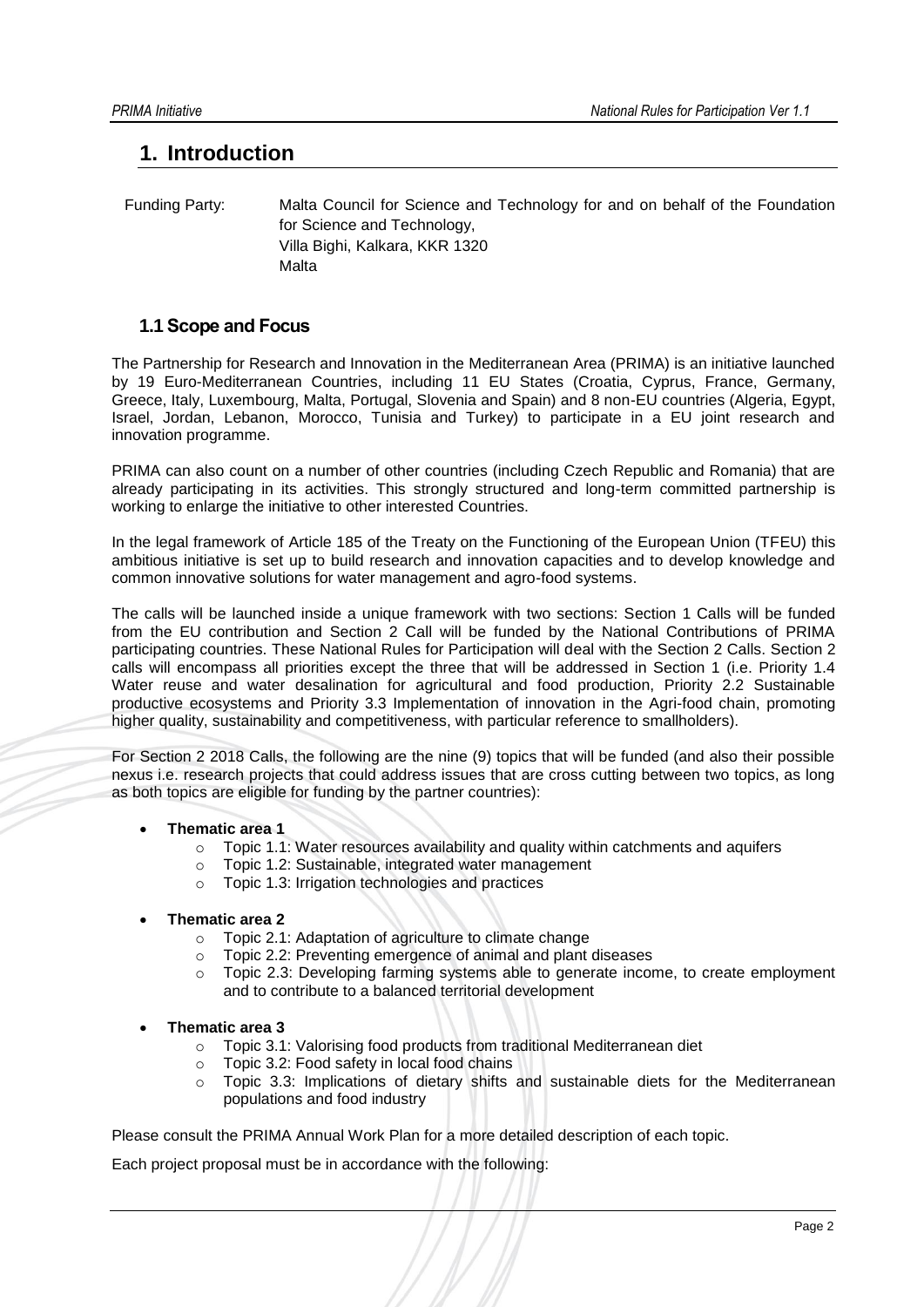- The proposed research project has to meet all eligibility conditions described in the call text and in the PRIMA Annual Work Plan.
- The proposal should be novel and not correspond with on-going or completed projects funded by other instruments, programmes or projects.
- Project consortia must include **at least three independent eligible legal entities**. At least one must be established in an EU Member State or a third country associated to Horizon 2020 participating in PRIMA and not being a Mediterranean Partner Country (MPC) (Cyprus, Croatia, France, Germany, Greece, Italy, Luxembourg, Malta, Portugal, Slovenia and Spain) and at least one must be established in a third country non-EU Participating State bordering the Mediterranean Sea (MPC) considered as a Participating State (Algeria, Egypt, Jordan, Lebanon, Morocco, Tunisia, Israel and Turkey).
- The proposals should strive to be balanced between the countries involved in the project as far as the volume of work is concerned.
- In every proposal, one of the entities has to act as the Project Coordinator who has the responsibility for submitting the application on behalf of the Consortium.
- There is no upper limit of eligible consortium size. Consortia may involve as many partners as necessary to achieve the project goals. However, applicants should be aware that a higher number of represented countries in a consortium will not automatically result in a positive evaluation of the proposal. There is also no upper limit of partners from the same country, unless stated otherwise in the National Regulations.
- Partners who are not eligible for funding, including partners from countries not participating in this call may participate at their own expense or if they have their own separate source of funding. The applicants have to prove (letter of intent/commitment) the willingness of other partners to fund their own activities. However they cannot coordinate a project and their contribution to the project should not be vital. They are not taken into account in the minimum requirement of eligible partners and countries in the PRIMA eligibility criteria.
- The eligibility of each applicant has to be checked according to the national criteria published in the National Regulations before submission.
- Submission will follow a two-stage procedure. For the first stage, a pre-proposal must be submitted. Successful applicants in the first stage will be invited to submit a full proposal for the second stage (see below call schedule).
- The pre-proposal and the full proposal must be submitted correctly and completely before the respective deadlines via the PRIMA electronic submission Tool found in the PRIMA website (www.prima-med.org).
- The proposal must be written in **English**.
- Each proposal submitted correctly and on time will be checked for eligibility as a whole. This means that failure of one partner within the consortium to meet the criteria will cause the entire project to be rejected**.**

Funding under this joint initiative is made available on the basis that an Applicant does not benefit from any other grant or financial incentive in respect of the expenses related to execution of the project.

The call schedule is shown in the table below: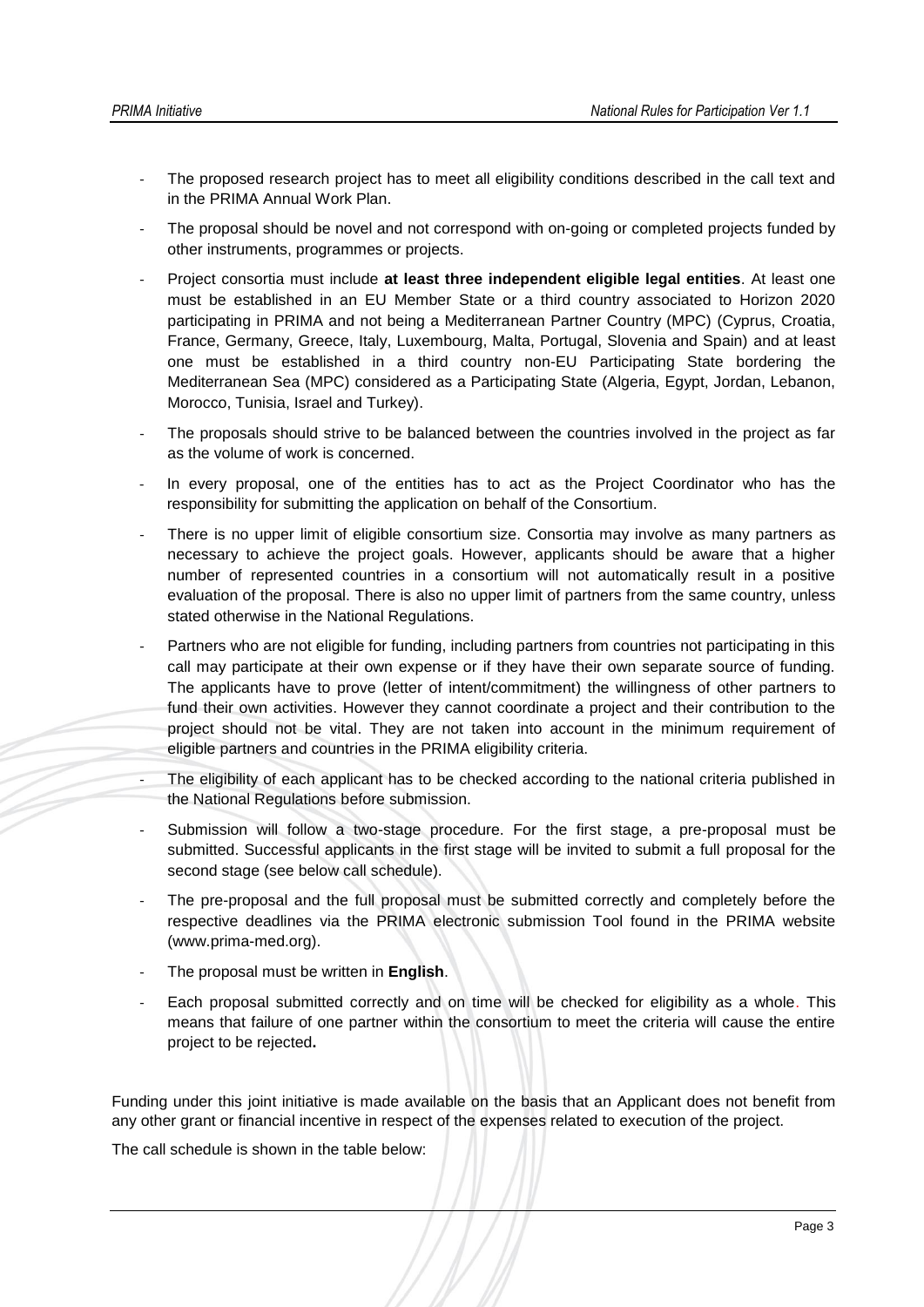| Indicative timetable for Section 2 Call for Proposals in 2018 |                  |  |  |
|---------------------------------------------------------------|------------------|--|--|
| Pre-announcement                                              | 15 January 2018  |  |  |
| Call publication and opening                                  | 08 February 2018 |  |  |
| Submission deadline for Stage 1                               | 27 March 2018    |  |  |
| Evaluation results- Stage 1                                   | 6 June 2018      |  |  |
| Submission deadline for Stage 2                               | 4 September 2018 |  |  |
| Evaluation results - Stage 2                                  | 5 December 2018  |  |  |

## <span id="page-4-0"></span>**1.2 National Contact Points**

Correspondence should be directed to:

Corinne Muscat Terribile, The Malta Council for Science & Technology Villa Bighi, Kalkara KKR 1320, Malta E-mail: corinne.muscat-terribile@gov.mt

## <span id="page-4-1"></span>**1.3 Definitions**

**Research and Development** is defined as the systematic investigation, work or research carried out in any field of science or technology through experiment, theoretical work or analysis undertaken in order to acquire new knowledge, primarily directed towards a specific practical aim or objective, and includes:

**(a) Basic Research** comprising activities undertaken for the advancement of scientific or technological knowledge that may draw on existing knowledge gained from research and practical experiences and is directed to produce new materials, products and devices, the implementation of new processes, systems or services, or to substantially improve those already produced, installed or existing;

**(b) Applied Research** where a final specific application is in view;

**(c) Development** involving the use of the results of basic or applied research as aforesaid for the purpose of creating new or of improving existing material, devices, products or processes, but excludes routine or periodic design, testing and analysis of equipment or products for the purposes of quality or quantity control, routine or periodic alterations to existing products or processes, or routine activities where there is no appreciable novelty or problem resolution.

**Innovation** is defined as the internationally novel scientific/technological development of a technological process, product or service. Also, the definition of innovation within the same context, can also be applied to non-novel, yet step-change/ground-breaking enhancement of existing technological processes, products or services, or even the application of existing knowledge to new novel applications of these solutions to deliver step-change competitiveness through such an application

**Industrial Entity** is defined as a Maltese Legal Entity having more than 50% private shareholding, including but not limited to, a privately owned company or commercial enterprise the objects and activities of which include the output of a specified product and service, and have the financial means to execute the project and a potential to use the results. In addition to research and innovation contributions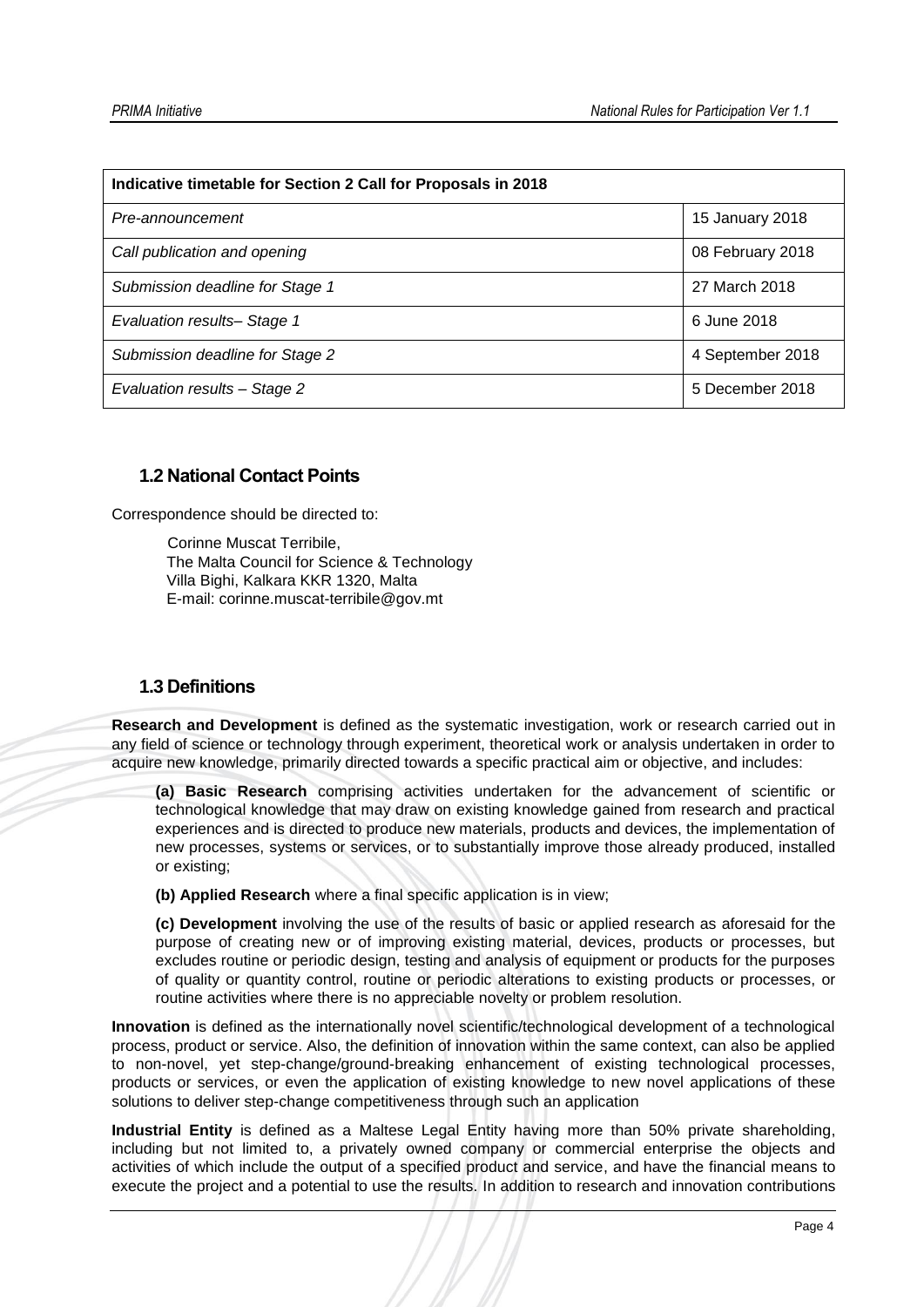and knowledge transfer, the entity may contribute to the consortium by developing, testing, commercializing or using such a product or service. Provided that a registered NGO, or a Professional Body as defined in this Section is considered as forming part of this definition.

**Maltese Legal Entity** means any entity created under the laws of Malta which has legal personality and which may, acting under its own name, exercise rights and be subject to obligations.

**Public Entity** means any Maltese Public Service Department or Maltese Public Sector Entity, or any Maltese Legal Entity which has more than 50% government shareholding. Public Service refers to all Ministries and Departments; and Public Sector Entities refers to authorities, corporations, agencies and commercial public sector entities in which the Government has a majority shareholding and that are not listed on the stock exchange. Public Entities also include foundations, local councils and public academic entities. In the case of public academic entities, this includes but is not limited to a higher education entity or a research institute, whether as a whole body or as a component unit or department within such body, provided that the entity's ongoing education and research is scientifically in line with the subject of the application being submitted during this call provided that the higher education entity must be in possession of a license for Higher Education according to the Further and Higher Education (Licensing, Accreditation and Quality Assurance) Regulations – Subsidiary Legislation 327.433. This does not include the license for a tuition centre.

**NGO** means any Voluntary or Non-Governmental Organisation set up in accordance with The Voluntary Organisations Act (Cap. 492 of the Laws of Malta).

**Professional Body** may be an organisation, an association, a chamber, society, institute or a group of professional persons not being enrolled or registered in terms of The Voluntary Organisations Act (Cap. 492 of the Laws of Malta) or not being otherwise recognised in terms of Law, and which is generally recognised and acknowledged by the professional persons it seeks to represent as their representative Body. For the purposes of this Definition, a professional person is one who has undergone a period of study at a university or a recognised institution of higher learning and has obtained the formal qualification entitling the person to practise the respective profession; and who provides a specialised service to the public, based primarily on a fiduciary relationship between himself and the party to whom he provides such service on his own personal credibility and responsibility.

**Non-profit making** is an entity where (a) the statute of the entity contains an express exclusion of the purpose to make profits; and (b) there is express provision in the statute defining the purposes of the entity which do not include the promotion of private interests, other than a private interest which is a social purpose; and (c) no part of the income, capital or property is available directly or indirectly to any promoter, founder, member, administrator, donor or any other private interest. Provided that if a promoter, founder, member, administrator or donor is another enrolled non-profit making organisation, the limitation in paragraph (c) shall not apply provided the availability of such income, capital or property is subject to conditions which are consistent with the general purposes of the grantor entity:

Provided further that an organisation shall continue to be deemed as non-profit making notwithstanding that:(i) it obtains a pecuniary gain from its activities when such gain is not received or credited to its members but is exclusively utilised for its established purposes; (ii) it buys or sells or otherwise deals in goods or services where such activities are exclusively related to its principal purposes; (iii) it is established for the general entertainment, pastime, education or other similar benefit only of its members; or (iv) it is established for the promotion of the social role, ethics, education and values of a trade or profession provided it does not promote the private interests of its members.

**Applicant** means anyone eligible for participation in a PRIMA Project in terms of these Rules for Participation and who consequently applies for funding under this joint initiative.

**Project Contact Point** is the individual, appointed to act on behalf of the Applicant and who is responsible for communicating with the Council about the PRIMA Project.

**Eligible direct costs** are those costs incurred directly by the national beneficiaries during the duration of the project and used primarily for the purpose of achieving the objectives of the project. All eligible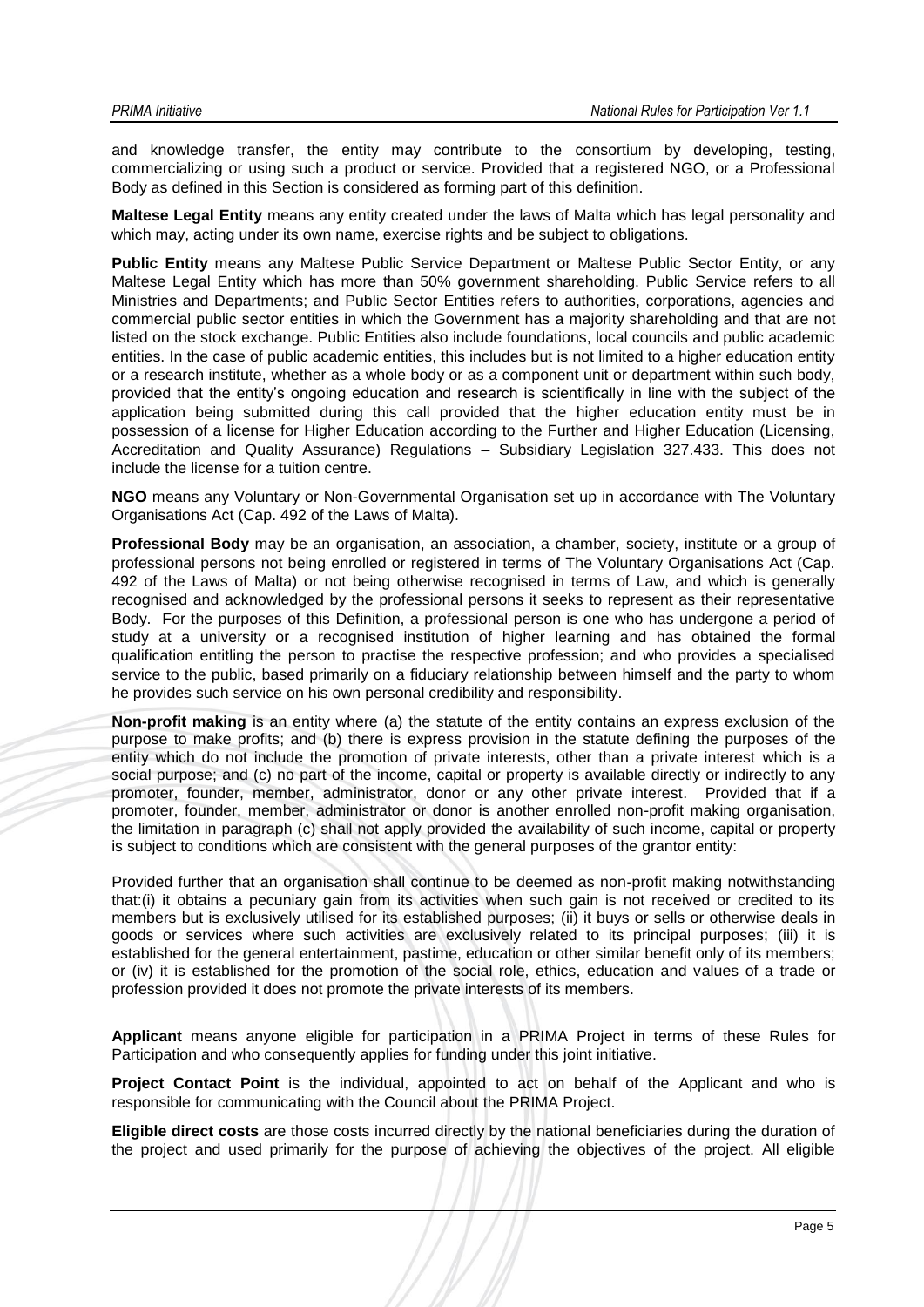expenses must be incurred between the Start Date and the End Date of the Project and must be limited to the budgeted value.

**Start Date** means the date which is stated in the grant agreement for the official start of the project.

**End Date** means the date when the Project Period, having commenced on the Start Date, expires, The Project Period is the time required to execute the Project as indicated in the grant agreement.

**Project Value** means the entire project budget including any co-financing (25%) for industrial partners.

**Project Grant** means the granted funding provided.

**Partner** is defined as a partner in a consortium of a funded transnational project

**Project Coordinator** is one of the beneficiaries of a project consortium that is appointed as the single point of contact between the PRIMA-IS secretariat and/or the funding bodies and the consortium partners from proposal submission to project end. He/she will have the responsibility of ensuring that all the partners involved in the consortium are eligible and supervises the project workflow with the help of WP leaders. Additionally, he/she will be required to submit the project application on behalf of the consortium and must also compile and submit reports / deliverables to the funding bodies which in turn will relay these documents to the PRIMA-IS secretariat.

**Subcontracted Activity** means any activity related to the project, (including but not limited to consultancy), which is not carried out directly by a Partner or its employees, but is carried out by any third party (local or foreign) individual, company, partnership or entity, under whatsoever terms and conditions.

**Consortium Agreement** is a binding document among the project partners addressing at least the repartition of the tasks between partners, the sharing of intellectual property rights of the project results, the conditions of publication and dissemination of the results, the technology transfer and the exploitation of the results and any specific requirements from a funding body.

## <span id="page-6-0"></span>**2. Eligibility for Participation**

### <span id="page-6-1"></span>**2.1 Partner Eligibility**

Any Industrial Entity and any Public Entity as defined in Section 1.3 above may apply for a PRIMA funded project and will be eligible for funding subject to the terms and conditions laid out in this document*.*

Applicants, who fall within the definition of Industrial Entity, will be required to provide the following documents which will be considered during the national eligibility check stage:

- Memorandum & Articles of Association or other constitutive document;
- Audited financial statements for last 3 fiscal years (2 sets).

In the event that the Applicant is a start-up and the above documents are not available, the Applicant shall provide the financial projections for three (3) years signed by an auditor, including:

- an income statement.
- a cash flow statement, and
- a statement of financial position

In the event that the review of these documents may result in too high an exposure risk to the Council, the Applicant will no longer be entitled to participate in the project.

Applicants who have other funded projects with the Council and are in default, and/or have gone beyond the timelines of the project, are not eligible to participate.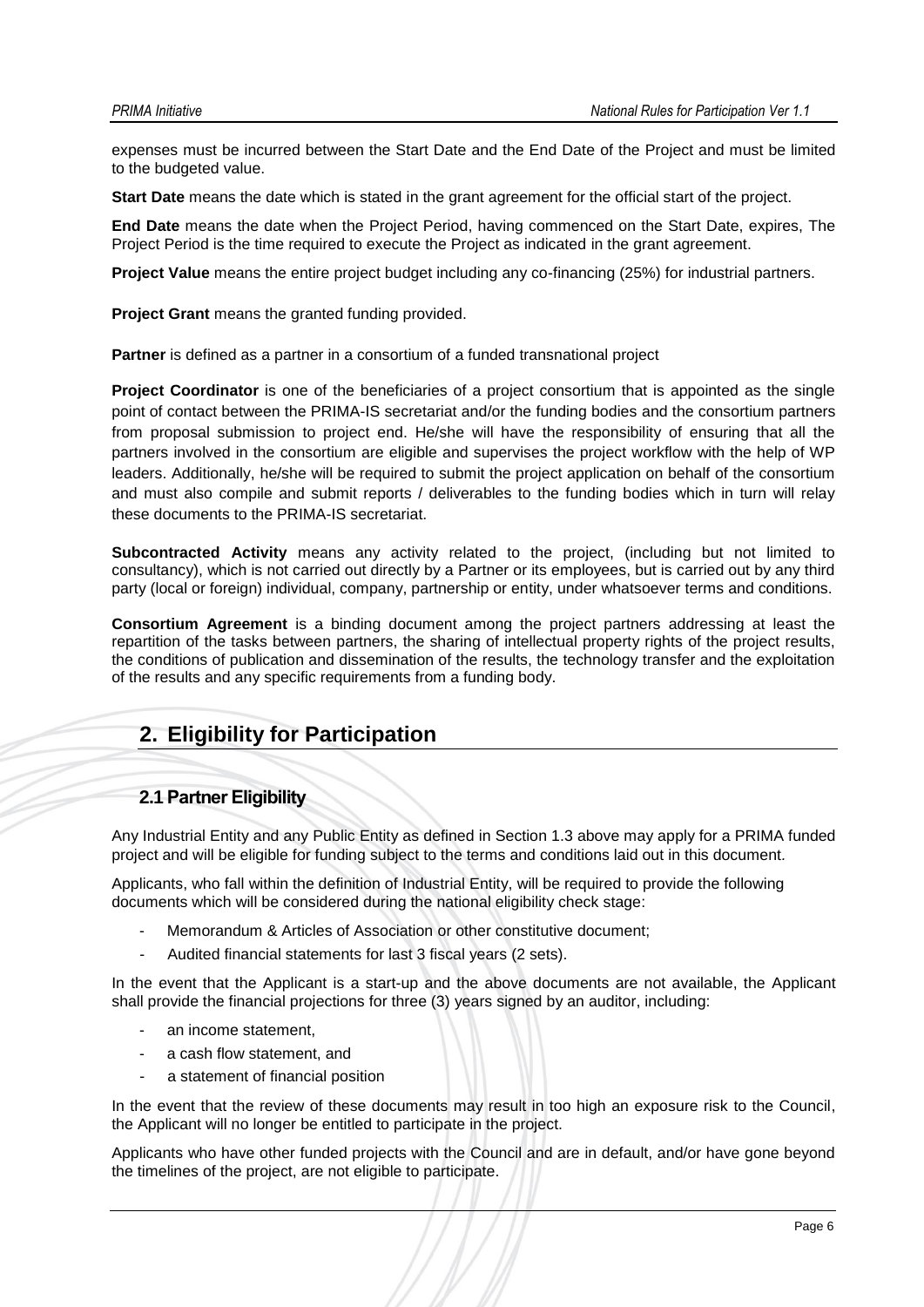Any application submitted by or including the participation of any legal person or legal entity having, in totality or in majority ownership, the same shareholders, partners or persons holding and / or exercising a controlling power in any other legal entity which will have been at any time prior to such application declared as non-compliant or defaulting on any other contract or agreement entered into with the Council, shall be automatically declared as inadmissible.

## <span id="page-7-0"></span>**2.2 Eligibility under the State Aid Rules**

This joint initiative operates under the *de minimis* State Aid regime, which stipulates that a single undertaking cannot receive more than €200,000 in aid over any 3-year period through schemes operating under this regime. Applicants are required to ensure they are eligible for the requested grant under State Aid rules before submitting an application.

For the purposes of this Section, an "undertaking" shall mean any entity engaged in an economic activity, regardless of its legal status and the way in which it is financed.

All applications must be accompanied by a *de minimis* declaration form. Successful applicants shall also submit an updated declaration form at the time of the signing of the grant agreements, thus ensuring that the Applicant remains eligible for funding under the State Aid regime.

For the purposes of the *de minimis* Regulation, "Single Undertaking" includes all enterprises having at least one of the following relationships with each other:

- a. One enterprise has a majority of the shareholders' or members' voting rights in another enterprise;
- b. One enterprise has the right to appoint or remove a majority of the members of the administrative, management or supervisory body of another enterprise;
- c. One enterprise has the right to exercise a dominant influence on another enterprise pursuant to a contract entered into with that enterprise or to a provision in its memorandum or articles of association;
- d. One enterprise, which is a shareholder in or member of another enterprise, controls alone, pursuant to an agreement with other shareholders in or members of that enterprise, a majority of shareholders' or members' voting rights in that enterprise.

Enterprises having any of the relationships referred to in points (a) to (d) above through one or more other enterprises shall be considered to be a single undertaking,

The terms and conditions set out in these guidelines are in line with the Commission Regulation (EU) No 1407/2013 of 18 December 2013 on the application of Articles 107 and 108 of the Treaty on the Functioning of the European Union to *de minimis* aid.

Specific sectors (agriculture<sup>\*</sup>, fisheries and aquaculture<sup>†</sup>) are excluded from this regime and applications in these sectors are therefore outside the scope of this joint initiative. The successful Applicants are expected to sign the necessary forms before any funds are transferred and provide the necessary reports in accordance with *de minimis* State Aid regulations.

This Scheme is not available to undertakings in difficulty within the meaning of the Guidelines on State Aid for rescuing and restructuring non-financial undertakings in difficulty.

*pro*

\* *Undertakings active in the sector of agricultural production means undertakings active in the primary production of agricultural products. Agricultural products are those products listed in Annex I to the Treaty.* †

*Undertakings active in the fisheries and aquaculture sector means undertakings active in the production, processing and marketing of fisheries products which covers both products caught at sea and the products of aquaculture. Fishery products are listed in Article 1 of Council Regulation (EC) No 104/2000 of 17 December 1999 on the common organisation of the markets in fishery and aquaculture products.*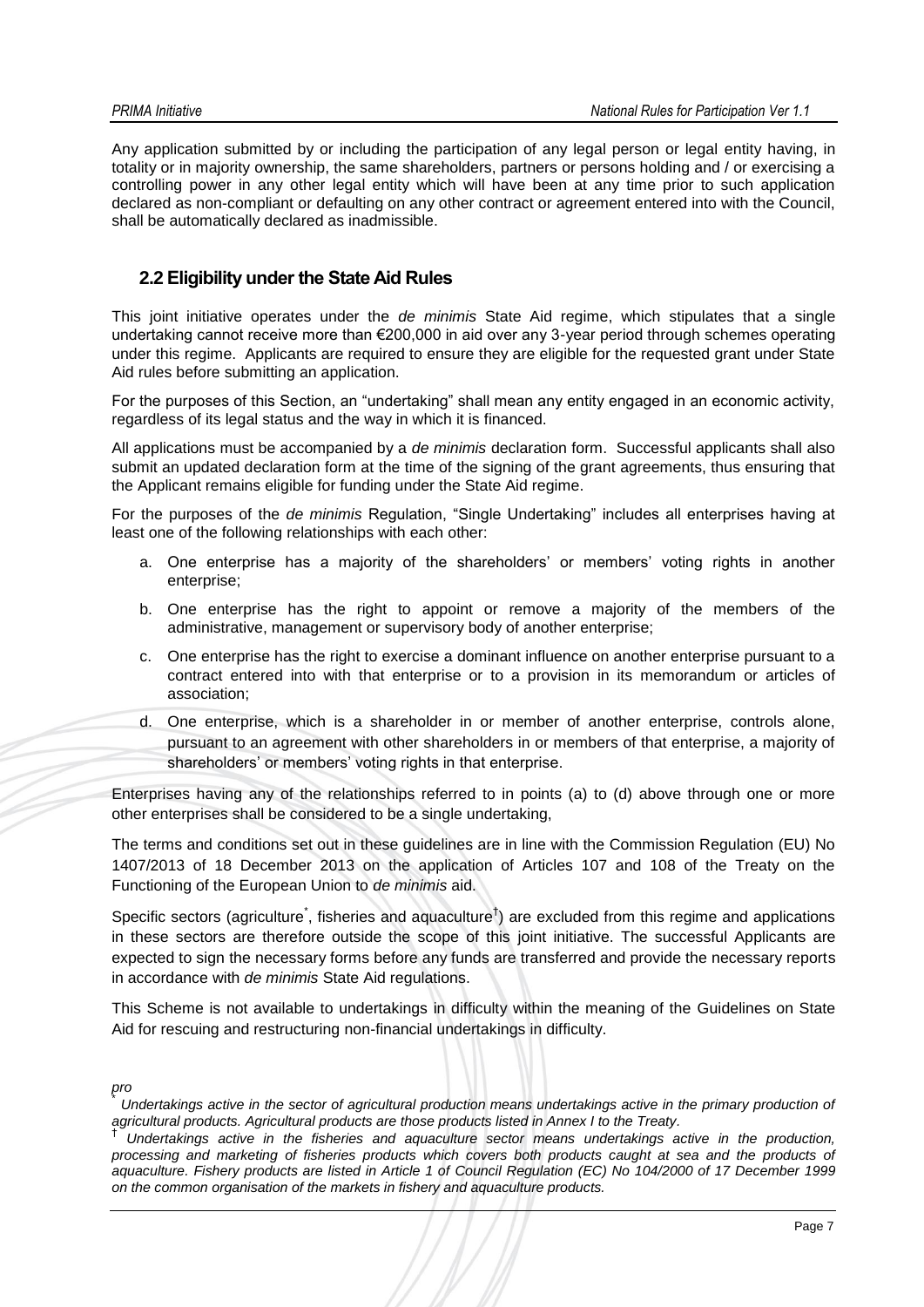## <span id="page-8-0"></span>**3. Funding Criteria**

The funds for the national beneficiaries participating in the PRIMA consortium will be made available in accordance with these rules and regulations.

## <span id="page-8-1"></span>**3.1 Project Duration**

The duration of a project should be a maximum of 36 months.

<span id="page-8-2"></span>The projects are expected to start not later than five months after the conclusion of the Grant Agreement.

## **3.2 Grant Value**

The total maximum National Budget for this Call is of €500,000. There is a capping on the maximum amount a project can request for funding according to the thematic area chosen (thematic area  $1 =$ €200,000; thematic area 2 = €150,000; thematic area 3 = €150,000).

It is within the Council's discretion to shift funds from one thematic area to the other during the scientific ranking phase.

Funding for successful project submissions will be on the basis of a periodic cash advance, and will be regulated through a contractual agreement establishing the terms and conditions governing the financing of the project.

Funding under this joint initiative is made available on the basis that an Applicant does not benefit from any other grant or financial incentive in respect of the expenses related to execution of the project.

## <span id="page-8-3"></span>**3.3 Project Contact Point**

The Maltese applicant shall appoint a Project Contact Point. The Project Contact Point shall have the following responsibilities:

- To ensure compliance with their obligations in terms of the Contractual Agreement;
- To compile Periodic Reports and Final Reports including their timely submissions and effective execution of the project;
- <span id="page-8-4"></span>To execute the project activities according to set timeframes and deliverables.

## **3.4 Activities and Deliverables**

### **Eligible Activities**

The following activities are eligible:

- Research and Innovation actions aiming to establish new knowledge and/or to explore the feasibility of a new or improved technology, product, process, service or solution. These may include basic and applied research, technology development and integration, testing and validation on a small-scale prototype in a laboratory or simulated environment.
- Collaborative research projects that will have an impact and contribute to demand and policy driven research.
- Training and mobility will be encouraged. Projects would need to integrate in their work plan schemes for the mobility of young researchers / post graduates / post doctorates.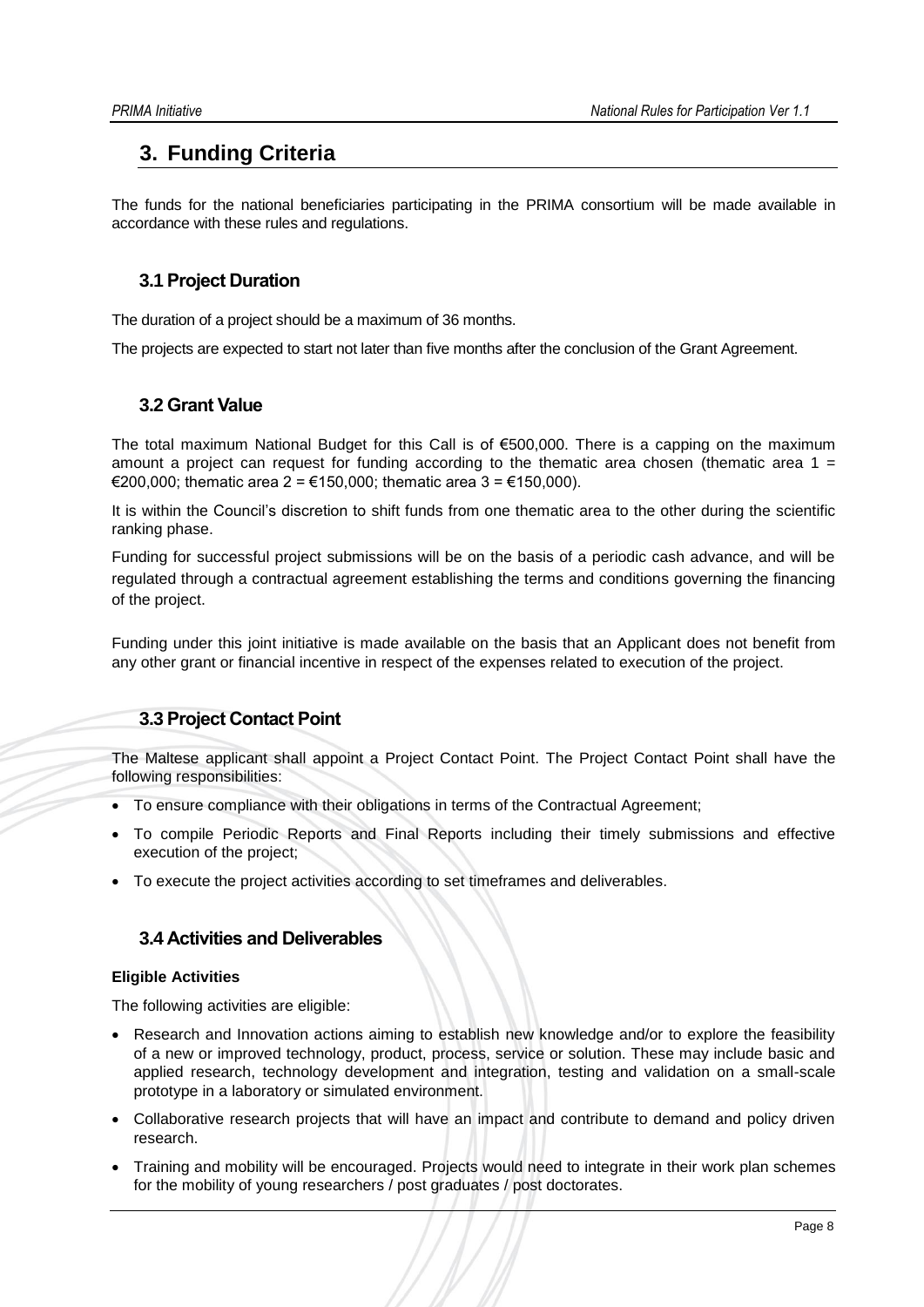#### **Mandatory deliverables**

The project plan must give details of certain activities which are required by the Council's R&I Unit. These should be included as deliverables in the project proposal and include:

- 1. A showcase of the project to the general public by the national project partner through:
	- The publication of at least two articles per year in local newspapers or magazines. These should not contain intellectual property but should raise awareness about the project and its benefits.
	- The organisation of at least one half-day event to be held at the Council's premises or as otherwise directed by the Council's R&I Unit.

2. Reporting on project progress as per the list hereunder in line with the templates provided by the Council;

- End of Stage Technical and Scientific reports;
- End of Stage Financial report;
- End of Project Technical and Scientific Report;
- End of Project Audited Financial Report

The reports are to include sufficient evidence on the achievement of the project objectives as well as the parameters indicated in the application.

Changes to the project objectives, work-packages and all the parameters committed in the applications are to be detailed, justified and approved by the Council's R&I Unit.

### **Recommended deliverables**

Further to the mandatory deliverables, the Council invites applications to also include deliverables as recommended below:

- 1. Monograph/s and/or peer-reviewed paper/s for accepted publication in international journal/s of repute based on the work carried out through the Project. The subscription levels or Impact Factor of journals are important considerations. Similar papers published on open source media would also be considered favourably.
- 2. Oral presentation/s at international conference/s on the work carried out through the Project;
- 3. The attainment of undergraduate degrees and/or postgraduate degrees and/or post-doctoral research. In cases where the project duration is insufficient for the purpose of submitting a degree, there has to be a commitment to complete the degree outside the duration of the project utilising other sources of funding.
- 4. Registration of a patent or other Intellectual Property Rights stemming from the Project, in Malta as well as in any other country;
- 5. Commercial commitments such as technology innovations to be included in a partner's existing product or service.
- 6. Commercial commitments such as technology transfer licences.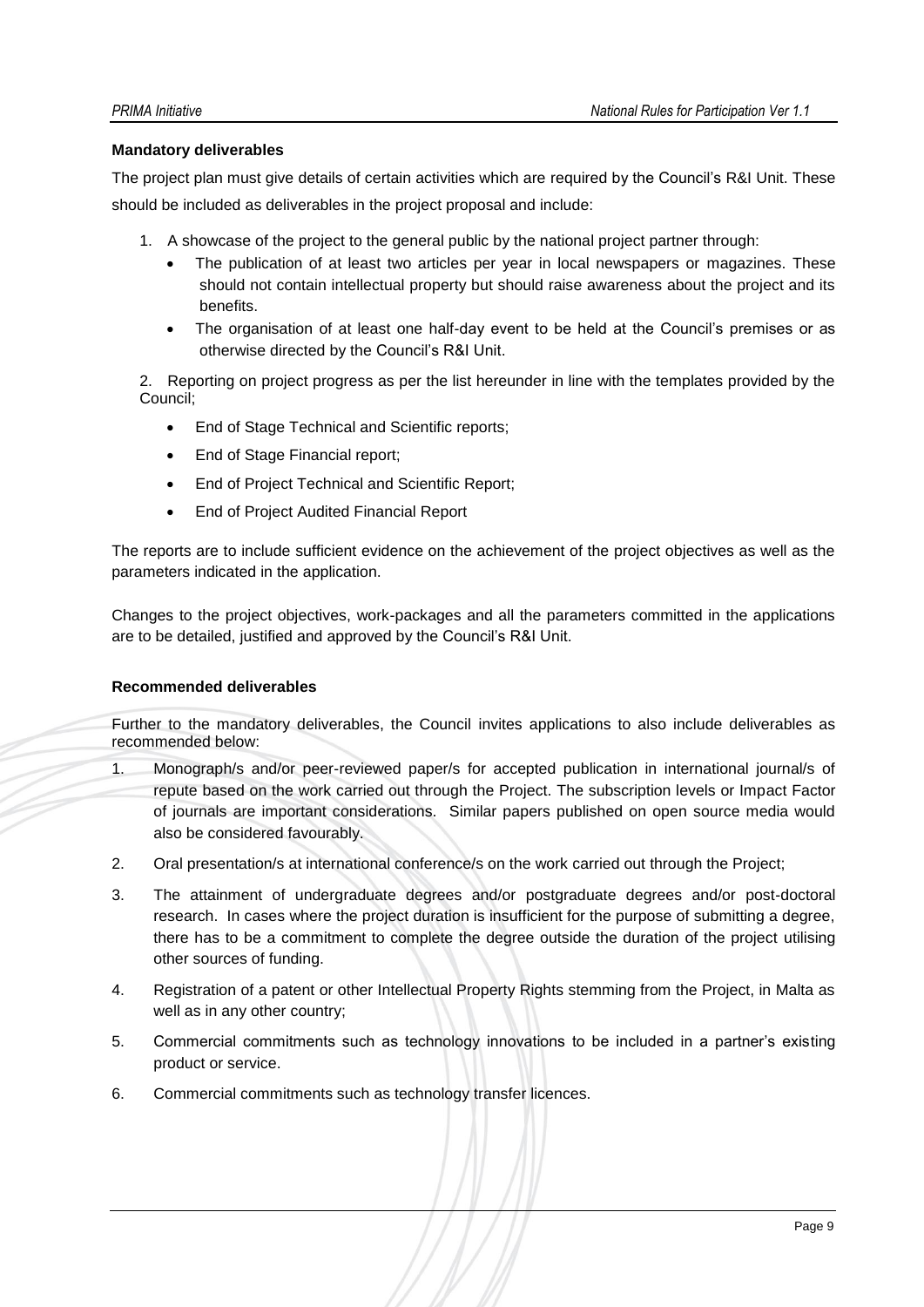## <span id="page-10-0"></span>**3.5 Confidentiality of Submissions**

Unless otherwise indicated, all project application submissions except for the abstract shall be treated in strict confidence.

## <span id="page-10-1"></span>**4. Actions to be funded**

The following actions will be eligible for funding:

**Research and Innovation Actions (RIA) –** Action primarily consisting of activities aiming to establish new knowledge and/or to explore the feasibility of a new or improved technology, product, process, service or solution. For this purpose they may include basic and applied research, technology development and integration, testing and validation on a small-scale prototype in a laboratory or simulated environment**.**

## <span id="page-10-2"></span>**5. List of Eligible and Ineligible Costs**

## <span id="page-10-3"></span>**5.1 Eligible Costs**

Eligible costs are those costs incurred directly by the project partner during the duration of the project and used primarily for the purpose of achieving the objectives of the project. All expenses must be incurred between the Start Date and the End Date of the project and must be limited to the budgeted value.

## **• Personnel Costs**

The permissible number of hours funded by this Programme is not to exceed an average of 10 hours per week per existing employee, as part of their normal working hours.

There is no limit on the number of employees per project other than that the total cost of funded hours per project will not exceed 20% of the project value.

Those employees that have utilised elsewhere their allocated quota of research hours defined in their contract can apply for pro rata payment, up to a maximum of an additional 10 hours per week, for supervisory, research or management hours (overseas travel hours are ineligible) as an eligible cost of the project, if this is permissible within their contract of employment.

The hourly rate (z) is calculated using the formula:

 $\epsilon$  z = (basic salary + allowances) / yearly weekday hours. Eligible salaries are pinned to the following hourly rates (including National Insurance and Inland Revenue and allowances) and personnel limits per project:

| <b>Role in Project</b>                                               | <b>Hourly rates</b>                        | Limits per project |
|----------------------------------------------------------------------|--------------------------------------------|--------------------|
| Top Management or equivalent                                         | € 29.11/hour to € 35.84/hour               | Max 2 per project  |
| Middle<br>Management<br>or<br>equivalent                             | $\vert \in$ 20.70/hour to $\in$ 29.10/hour | Max 2 per project  |
| Senior<br>Researcher*<br>or<br>equivalent                            | € 20.70/hour to €29.10/hour                | Max 2 per project  |
| Researcher <sup>*</sup> or equivalent                                | € 11.49 to € 20.69/hour                    | Max 2 per project  |
| Operational, technician, research<br>support assistant or equivalent | Up to € 11.48/hour                         |                    |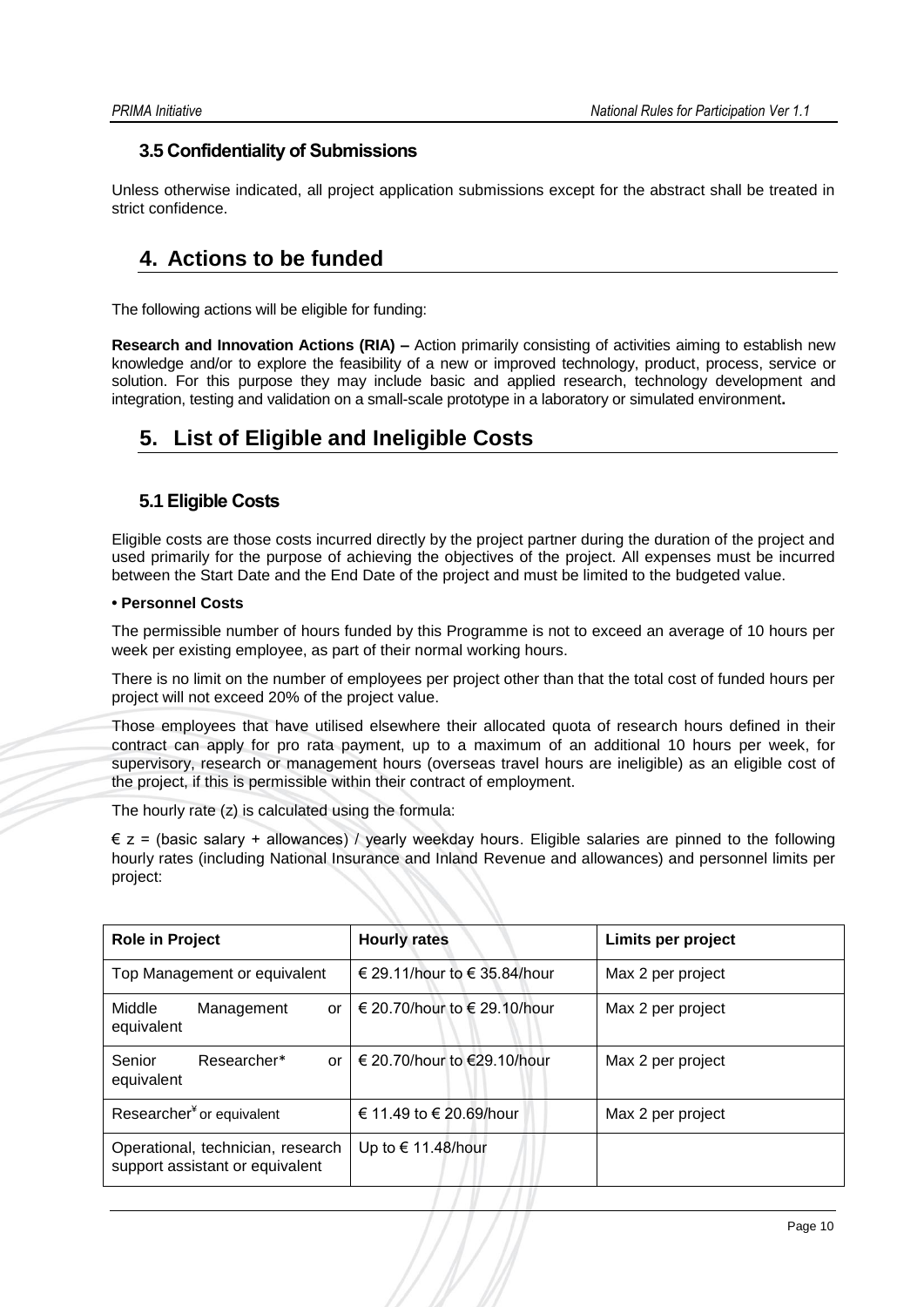*The rates stated in the table above are for the year 2018. For subsequent years a 5% increase per year is allowed.* 

\*The term 'senior researcher' is to be used for a postdoctoral researcher with a specialist and high level of local and international experience in the field. Individuals possessing a high level of experience in industry can still be considered.

¥ The term 'researcher' is to be used for a Bachelor's, Master's or a Ph.D degree holder and hence the hourly rate should be equivalent to the degree held by the relevant individual.

Personnel in salary brackets that are higher than those noted above will still only be reimbursed at the rates of the eligible brackets above depending on their role in the project. The hourly rates will have to be noted in the application along with the number of hours on the project per individual.

The salary of senior researchers, researchers, technicians, operators and research support assistants that are employed **specifically** for the project would not form part of the personnel costs limit of 20% of the project value. This provision is not applicable to existing personnel that are provided with separate part time contracts to extend their working hours with the entity, for the purpose of the project.

Personnel Costs related to Project Management are further limited to 10% of the project value and form part of the 20% limit set on personnel costs. Any project management which is not carried out by any of the partners shall be deemed to be subcontracting and, apart from being subject to the 10% maximum threshold detailed herein, will also be calculated as part of the 25% maximum referred to in Section 5.3 for subcontracting costs.

Students can be engaged on the project and paid an annual stipend of  $\epsilon$ 6,000 when reading for a Master's degree or an annual stipend of €8,000 when reading for a Doctoral degree. Note that for every engaged student, a full-time researcher must be employed by the applicant.

Filled time sheets are to be retained for all personnel, including students, as proof of number of hours spent on the project. Documentation of the utilisation of the employees' internally funded research quota for other research activities is to be retained as this evidence may be required by the auditors.

#### **• Specialised equipment and research consumables**

Purchase of specialised equipment including software. Overall value of consumables typically cannot exceed 30% of project value. Proposals with consumables exceeding 30% of the project value need to be discussed at application stage.

#### **• Travel and Subsistence**

Applicants which are not regulated by the Public Contracts Regulations (Chapter 174.04 of the Laws of Malta) are required to obtain three quotations for purchases related to travel.

For the attendance of consortium meetings, only 1 person will be eligible to attend the meeting.

For the attendance of international conferences, only 1 person will be eligible to attend per year.

#### **• Other**

Other operating expenses directly related to the project.

#### **• Scientific information**

Access to scientific information sources including databases and publications.

Eligible Costs are to conform to the following and are subject to the final audit scrutiny:

- Any expenses incurred during the course of the project must be consistent with the principles of economy, efficiency and effectiveness.
- In the event of purchases of any value, private entity partners are required to demonstrate adequate marketing testing, obtaining three quotations from three different, independent and relevant sources.
- Public entity partners are to follow Public Procurement Regulations in their entity.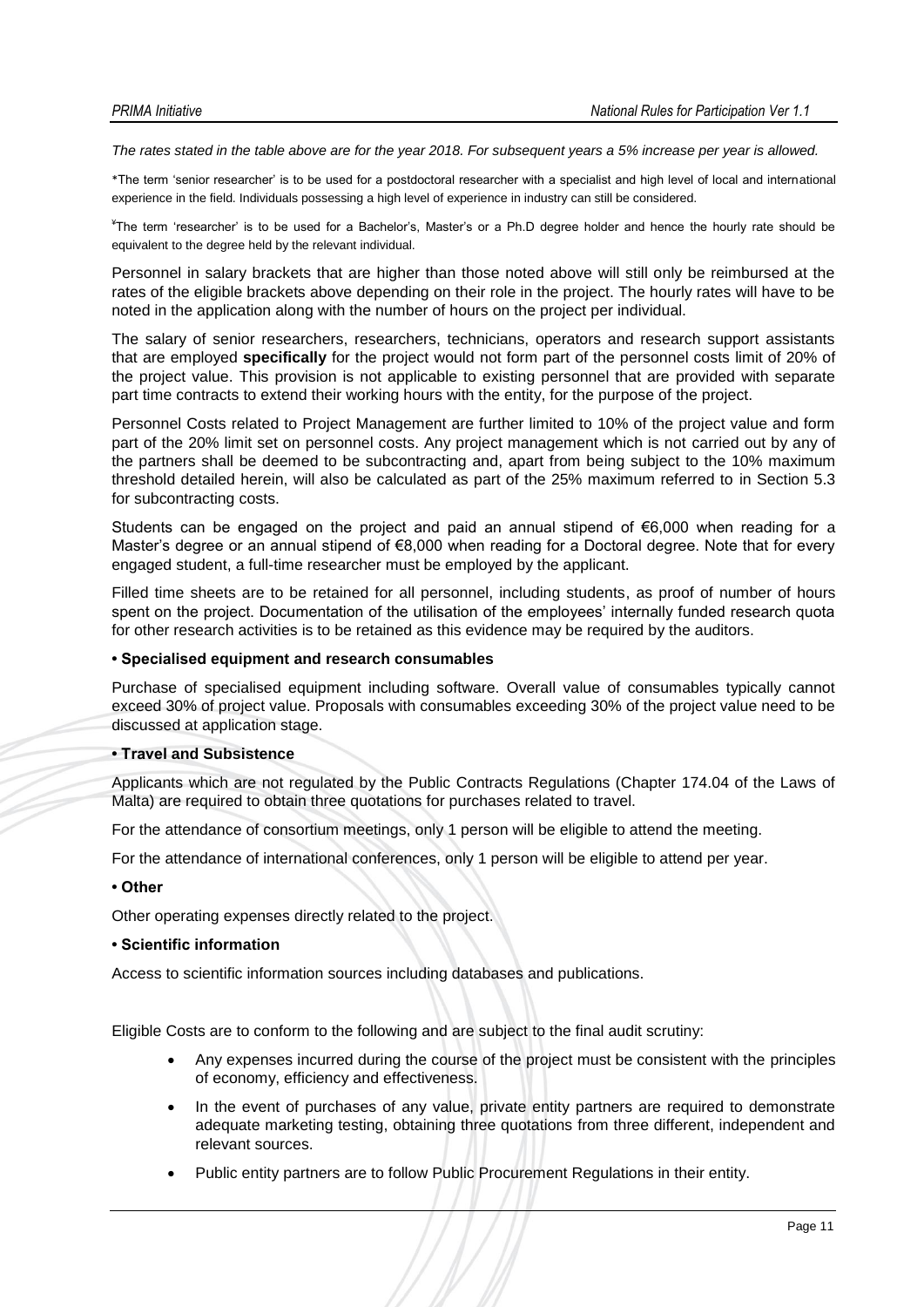- Any calls for the recruitment of staff on a project is to be conducted in a strictly transparent manner, and is to include a public call in the form of an advert published in a Sunday newspaper (minimum size of advert: 2 columns by 8cm) and interview process.
- Commercial transactions between any Applicants or consortium partners, or between any Applicants or a consortium partner and a company with similar shareholding to a consortium partner, is not allowed.

## <span id="page-12-0"></span>**5.2 Eligible indirect costs**

Overheads will be covered at 10% of direct eligible costs, excluding the costs of (1) subcontracting; (2) items of equipment above €5000; and (3) consumables above €5000. It is to be noted that for equipment, the capping of  $\epsilon$ 500 is per piece while for consumables, the capping of  $\epsilon$ 500 is for the total amount of consumables.

## <span id="page-12-1"></span>**5.3 Subcontracted Activities**

Subcontracted activities shall be allowed up to a limit of 25% of the project value, provided that prior approval is attained from the Council before subcontracting to ensure fair procurement procedures.

## <span id="page-12-2"></span>**5.4 Ineligible Costs**

The following expenditure shall be considered as ineligible costs:

- Expenses related to loans, interest, etc
- Recoverable value added tax.
- Expenses which are recoverable through other funding mechanisms.
- Re-purchase of equipment originally procured through other funding mechanisms.
- Purchase of equipment from partners or their subsidiaries.
- Opportunity costs related to foregone production and production downtime arising from the allocation of resources to the Project.
- Any activity related to the reproduction of a commercial product or process by a physical examination of an existing system or from plans, blueprints, detailed specifications or publicly available information.
- Standard office equipment.
- <span id="page-12-3"></span>Personnel hours for travelling.

## **5.5 Co-Financing**

The following rates of co-financing shall be applicable:

The financial contribution to a Partner which falls under the definition of Public Entity shall be 100% of eligible costs incurred by that Partner.

The financial contribution to a Partner which falls under the definition of Industrial Entity shall be limited to 75% of eligible costs incurred by that Partner. Therefore, such a Partner must contribute the remaining 25% to the Project. It is not possible for a Partner to cover the contribution of 25% 'in-kind'.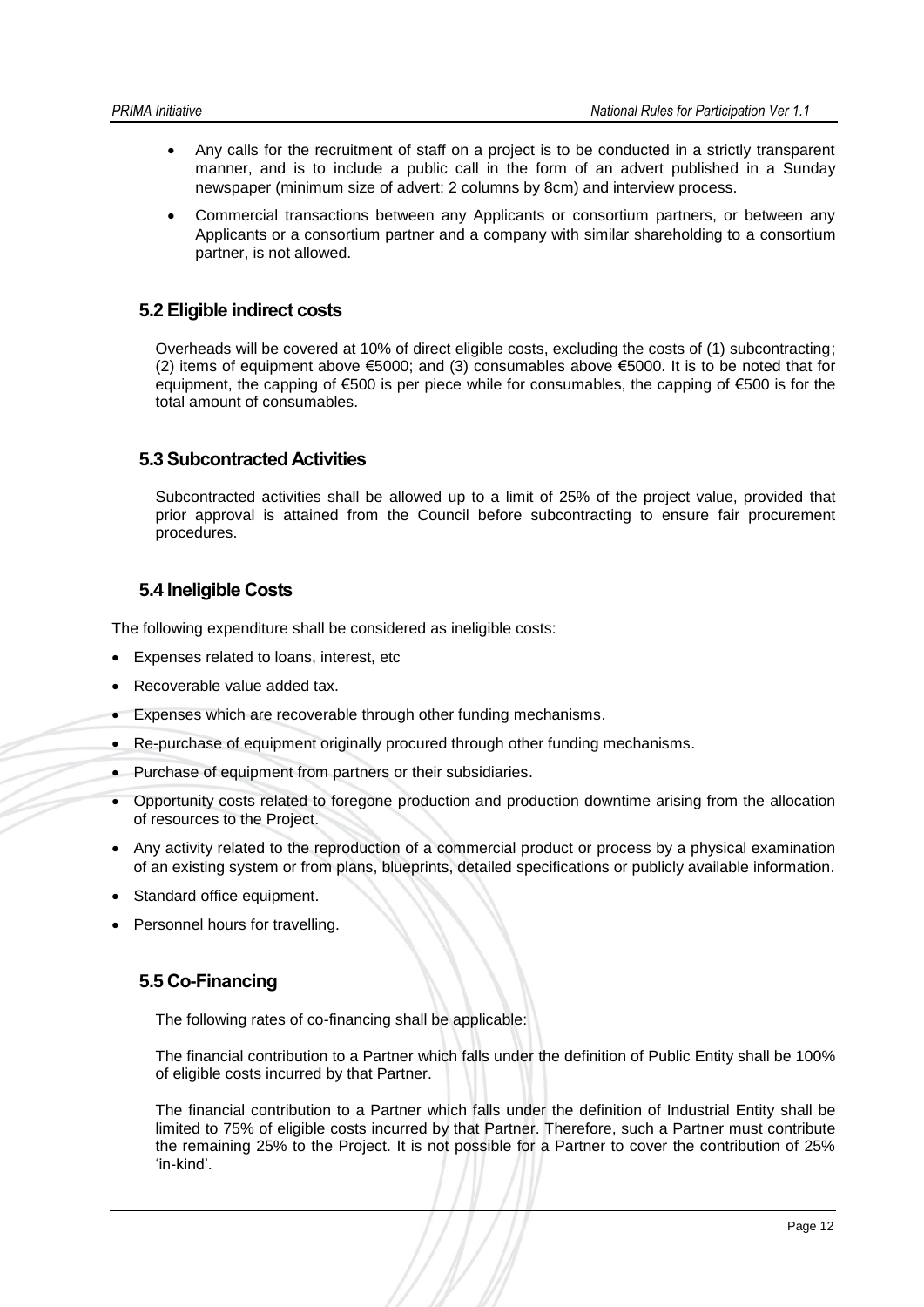A partner that falls under the definition of NGO or Professional Body and is considered as a profit making entity, will also be limited to 75% of the eligible costs incurred by that Partner whilst the financial contribution to non-profit making NGOs and Professional Bodies shall be 100%.

## <span id="page-13-0"></span>**6. Evaluation**

Project applications will be first checked for eligibility by both the PRIMA call secretariat as well as the individual participating countries. Proposals that pass the eligibility check will then be scientifically evaluated by PRIMA in accordance with their stipulated evaluation criteria (following Horizon 2020 Rules).

## <span id="page-13-1"></span>**6.1 National eligibility criteria**

As a second step, the Call Secretariat asks the National Authority to check and confirm the eligibility of Applicants participating in a proposal consortium according to these rules and regulations.

To receive funding, Applicants must be eligible for funding by the national funding organisations participating in the call. All participants in a bidding consortium should check their eligibility in these Rules at the earliest possible stage.

The Council may undertake a due diligence exercise through its contractors for the purpose of administrative compliance.

## <span id="page-13-2"></span>**6.2 Scientific Evaluation**

The evaluation process is stipulated in the PRIMA Call Announcement. Only proposals that have passed the eligibility checks will pass to the scientific evaluation phase. The evaluation committee will review by itself the different projects according to evaluation criteria. The final selection of funded projects is performed by the Call Board based on the ranked list provided by the Scientific Advisory Committee. All the Applicants will be informed by the Call Secretariat of the final results and a Scientific Advisory Committee report will be sent.

All proposals submitted will be treated confidentially by the PRIMA Partners and their appointed evaluation experts.

## <span id="page-13-3"></span>**7. Post Selection Process**

## <span id="page-13-4"></span>**7.1 The Grant Agreement**

For each project approved for funding, individual **Grant Agreements** will be signed between the successful Applicant and the Malta Council for Science and Technology. This Agreement will act as the basis for project funding and will regulate the transfer of funds to national beneficiaries based on these regulations.

Following the final decision taken by the PRIMA Board of Trustees, the Call Secretariat will present all necessary documents to the Council in order to start in-parallel contract negotiations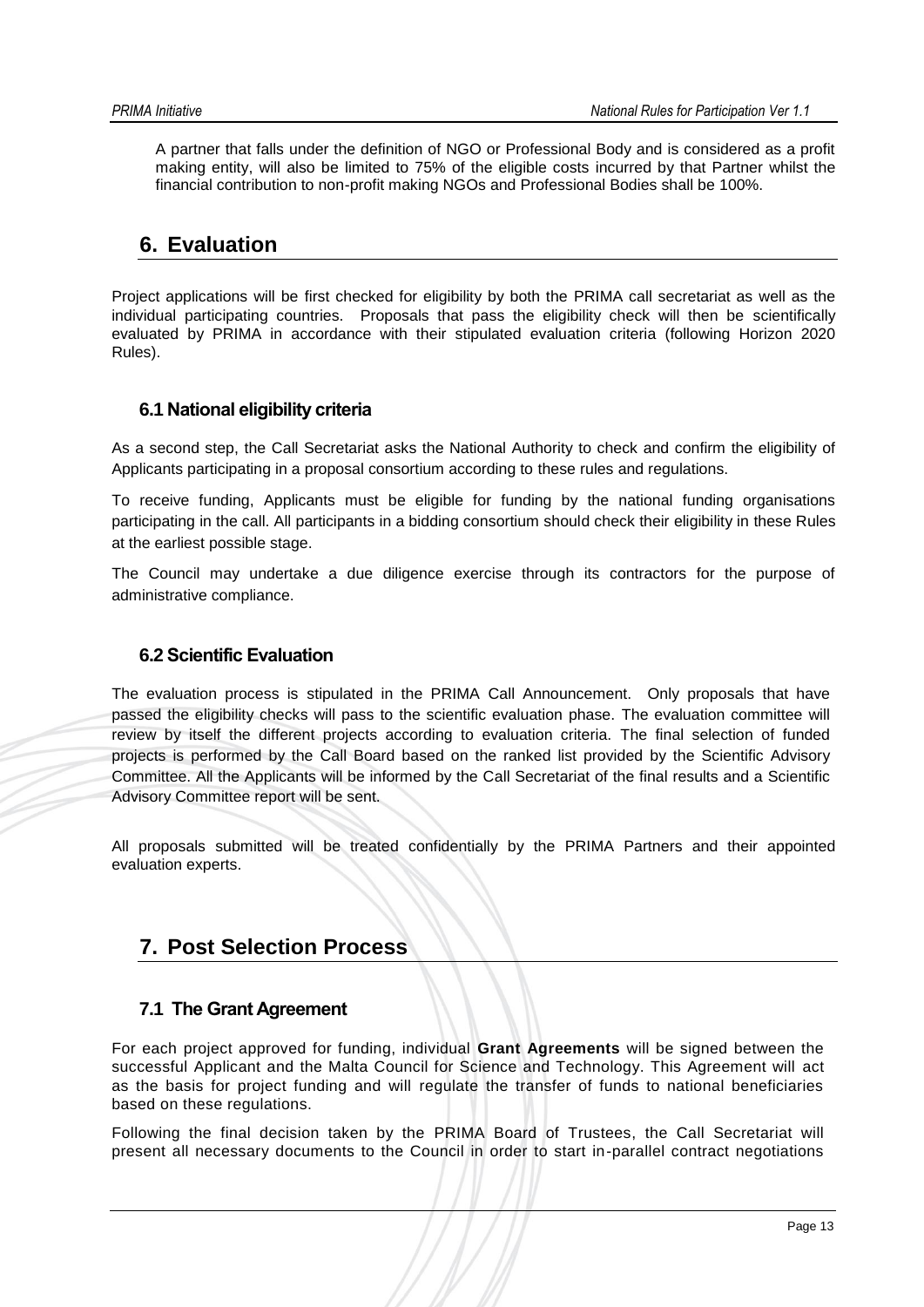with the national beneficiaries which have been selected for funding. The final consortium agreement must be signed before the conclusion of the national Grant Agreement.

The Project Coordinator has to decide with the project partners on a common starting date for the project and send this information to all the funding bodies involved in funding this project in order to ensure that the National Contracts are synchronised in time to cover all the periods of the project.

A copy of the Consortium Agreement binding the project partners will be required so that the National funding body will know how the project tasks will be distributed.

The PRIMA Call Secretariat will be responsible for the overall monitoring of the projects according to the terms set out in the Terms of Reference.

The Council reserves the right not to proceed with signing any National Grant Agreement in the event that it results that doing so would be too high an exposure risk to the Council.

The Project Contact Point must provide two (2) images related to the project and an abstract upon signing the Grant Agreement. These will be used to publicise the award.

## <span id="page-14-0"></span>**7.2 Start Date and End Date**

The project will start on a pre-determined date as agreed by all the respective parties and determined in the Grant Agreement.

In view of the particular nature of the Grant Agreement, the said agreement will not be signed simultaneously by all parties but will be signed by all the parties separately. Each party will signify the date of signing and the Grant Agreement will come into force on the date on which the final signature is made thereon (hereinafter the "Agreement Date").

Between the Agreement Date and the Start Date, the Project Contact Point should ensure that all activities required for a smooth project start are completed.

To be eligible for funding, all expenses must be incurred between the Start Date and the End Date of the Project.

### <span id="page-14-1"></span>**7.3 Double Funding**

Funding under this joint initiative is made available on the basis that the Applicant has not benefited and will not benefit from any other grant or financial incentive of whatever nature, applied for and/or utilised for the same scope as that subject of the funding requested under this joint initiative. Provided that, in the case where the application covers work that is part of a larger project, the Applicant must submit a table as an appendix to the application form that shows a comprehensive list of the items of work and the source of funding for each item.

The Applicant will be required to sign a declaration to this effect and authorising the Council to exchange essential information related to the project with other funding agencies, both local and overseas, for any necessary checks.

## <span id="page-14-2"></span>**8. Funding, Management and Progress Monitoring**

### <span id="page-14-3"></span>**8.1 Allocation and Disbursement of Funding**

Following the termination of the project or expiry of the Grant Agreement, the Project Contact Point will be required to submit a Final Technical Project Report for the whole project, thus covering the work undertaken.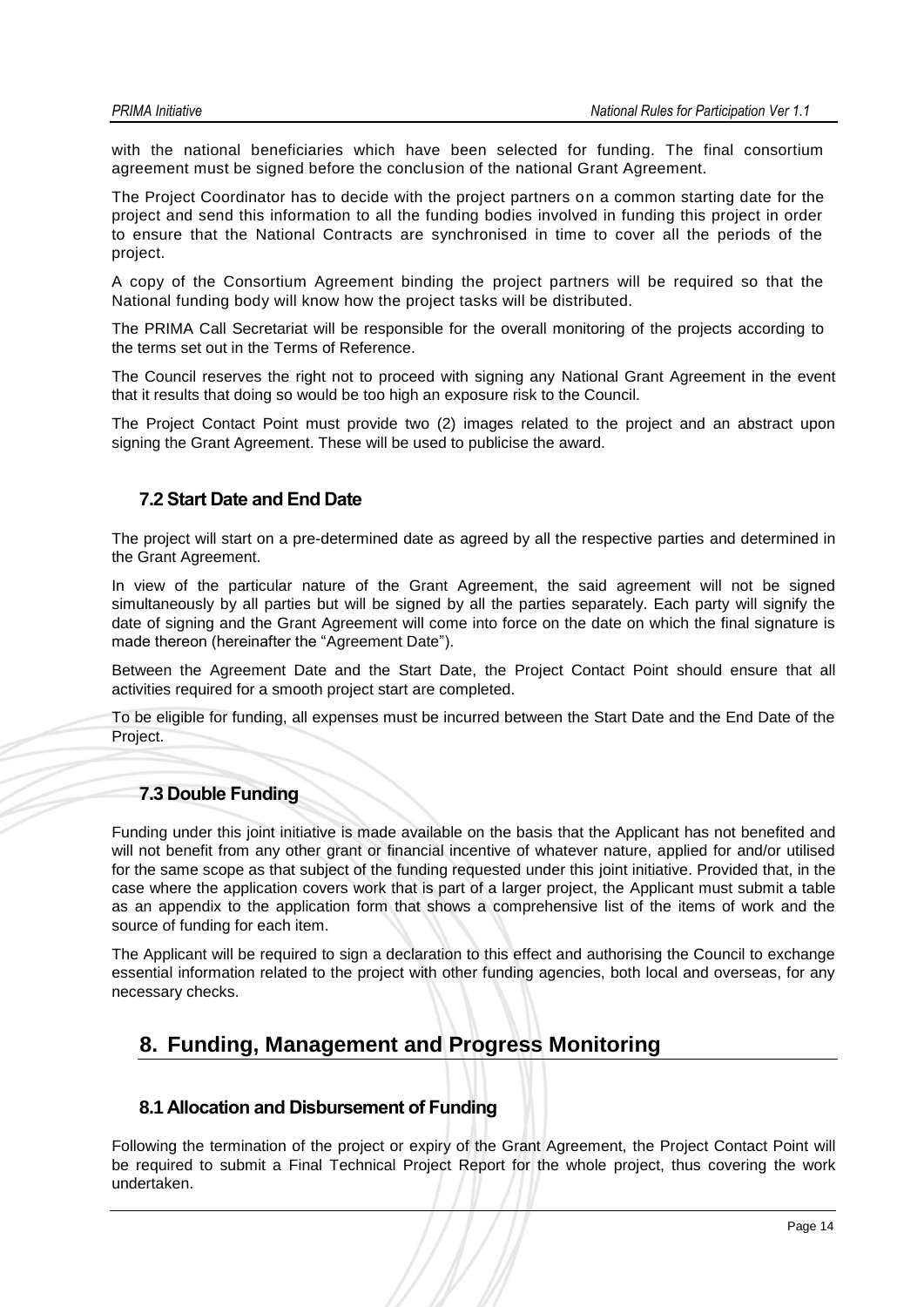For the purpose of funding and reporting, a project submission shall be divided into a number of Stages. Each Stage shall be of 12 months duration. Funding for any one Stage shall not exceed 80% of the total project financial contribution due. Total financial contribution over the lifetime of the project shall not exceed the funding limit as established in the Grant Agreement, irrespective of actual expenditure. The periodic funding will be allocated according to the following schedule:

1. For the first Stage, the Council will make an initial advance payment of 100% of the due financial contribution in relation to that particular Stage. This will be calculated on the Applicant's component of projected expenditure for that Stage, and include both direct and indirect costs.

In the case of a single-Stage project (one 12 month period), the Council will make an advance payment to the Applicant equivalent to 80% of the due financial contribution calculated on the projected costs. This will include both direct and indirect eligible costs.

2. At the end of each Stage, the Project Contact Point will be required to submit a Technical Stage Report and a Financial Stage Report to the Council with details of actual expenditure over the past stage, together with an updated forecast of projected expenditure for the following stage.

Both stage reports have to be approved by the Council's R&I Unit before moving to the next stage. This should be in line with the templates for stage and final reports as provided by the Council.

- 3. For the second and subsequent Stage, the Council will calculate the due financial contribution in relation to that particular Stage based on the Financial Stage Report submitted. This contribution will be calculated as forecast eligible expenditure, adjusted for any overspend or underspend of the preceding Stage.
- 4. Except for the final Stage of the project, the Council will make an advance payment equivalent to 100% of the due financial contribution in relation to that particular Stage, calculated as in bullet (3) above
- 5. For the final Stage of the project, the Council will make an advance payment of up to 80% of the due financial contribution calculated as in bullet (3) above. However, the Council shall retain 20% of the total project grant to be transferred only upon successful completion of the project.
- 6. Following the termination of the project or expiry of the Grant Agreement, the Project Contact Point will be required to submit a Final Technical Project Report together with a Final Financial Report for the whole project, thus covering the work and expenditure undertaken. The Final Financial Report needs to be audited by a certified auditor appointed by the Applicant and approved by the Council's R&I Unit once submitted. The audit should determine the total eligible costs and compare these to the funds forwarded. The Council reserves the right to appoint an auditor to audit the Project Financial Audit as submitted.
- 7. As soon as the verifications and audits are finalised and cleared the Council will release the retention money due. In the case of overpayment, the Applicant will be required to refund the under-spend amount to the Council within a specific timeframe, or as agreed to with the Council.

The Council reserves the right to alter the funding parameters as deemed appropriate.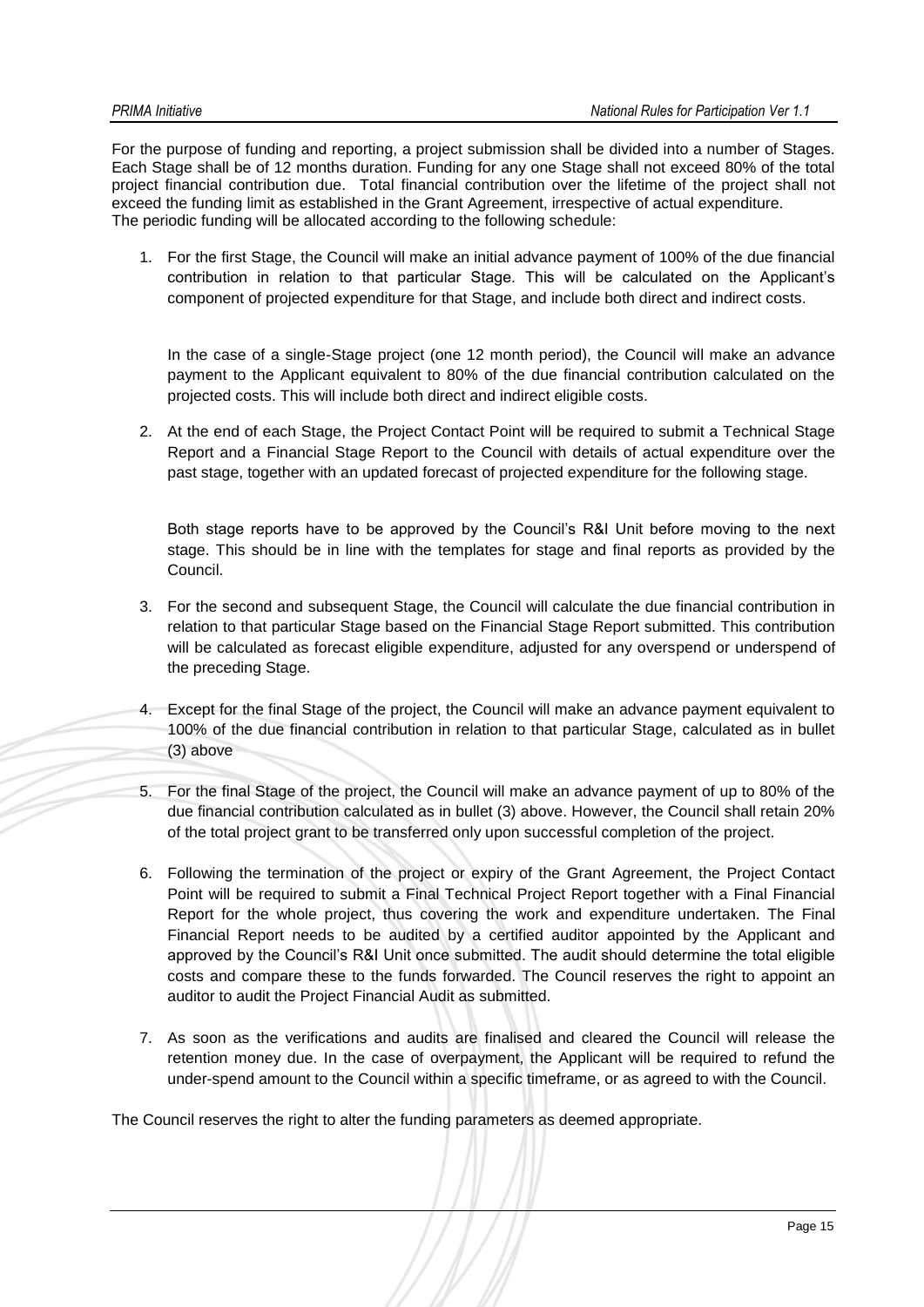### <span id="page-16-0"></span>**8.2 Dissemination & Externalisation**

Any articles and text material related to the project should include the words:

*'Project <Project Name> funded through PRIMA initiative of Members States, Associated Countries and Participating Countries'*

Any websites or printed material related to the project should also include the Council logo, and the PRIMA logo. Such material should follow the specifications described in the Council's and PRIMA Guidelines.

During the term of Agreement and for five (5) years thereafter, the Applicant shall include and prominently feature the Council and PRIMA in any publicity related to the project.

All publicity material shall be vetted and approved by the Council's R&I Programmes Unit before publication and should make mention of PRIMA and the Council. In the case where printed material is published without a mention of PRIMA and the Council, the Applicant shall be obliged to publish a correction at its own expense in the subsequent issue of the publication. This is also applicable for published material produced by persons who are not members of the PRIMA call. In the case where such publicity does not mention the PRIMA joint initiative and the Council, associated costs will be considered ineligible.

Within 12 months from the end of the Project, the Applicant shall publish, at least one (1) research paper based on the work carried out throughout the Project in a pre-peer reviewed open access repository.

## <span id="page-16-1"></span>**8.3 Reporting**

On the last day of a stage, an End of Stage Technical Report is to be presented to the Council. An End of Stage Financial Report is then to be submitted within one month from the end of the stage.

On the last day of the project, the Project Contact Point is required to submit a Final Technical Project Report. Audited accounts are to be presented within one month from the end of the project.

The Council reserves the right to request additional project-related information.

Approval of the stage reports allows the beneficiary to proceed with the next stage of the project. Approval of the final reports permits the release of the retention.

In the event that a project is found to be in breach of the Grant Agreement or to materially depart from the submitted application, the Council reserves the right to discontinue the award and the Applicant may be required to refund the Grant in part or in full. In any such event, the Council may also exclude an Applicant from participating in future calls.

The applicant shall set a schedule for quarterly progress meetings with the Council's R&I Unit to take place as part of the reporting work package.

The templates provided by the Council's R&I Unit should be used to develop the End of Stage Technical and Financial Reports as well as the Final Technical and Financial Reports.

The End of Stage Technical and Financial Reports shall contain the following details:

- (i) An account of project activity and achievements over the past stage compared with the originally submitted application;
- (ii) An account of actual expenditure over the past stage compared with the originally submitted budgeted expenditure. All financial reports must be signed by the person responsible for the financial management, and assembled as per the instructions in the Grant Agreement;